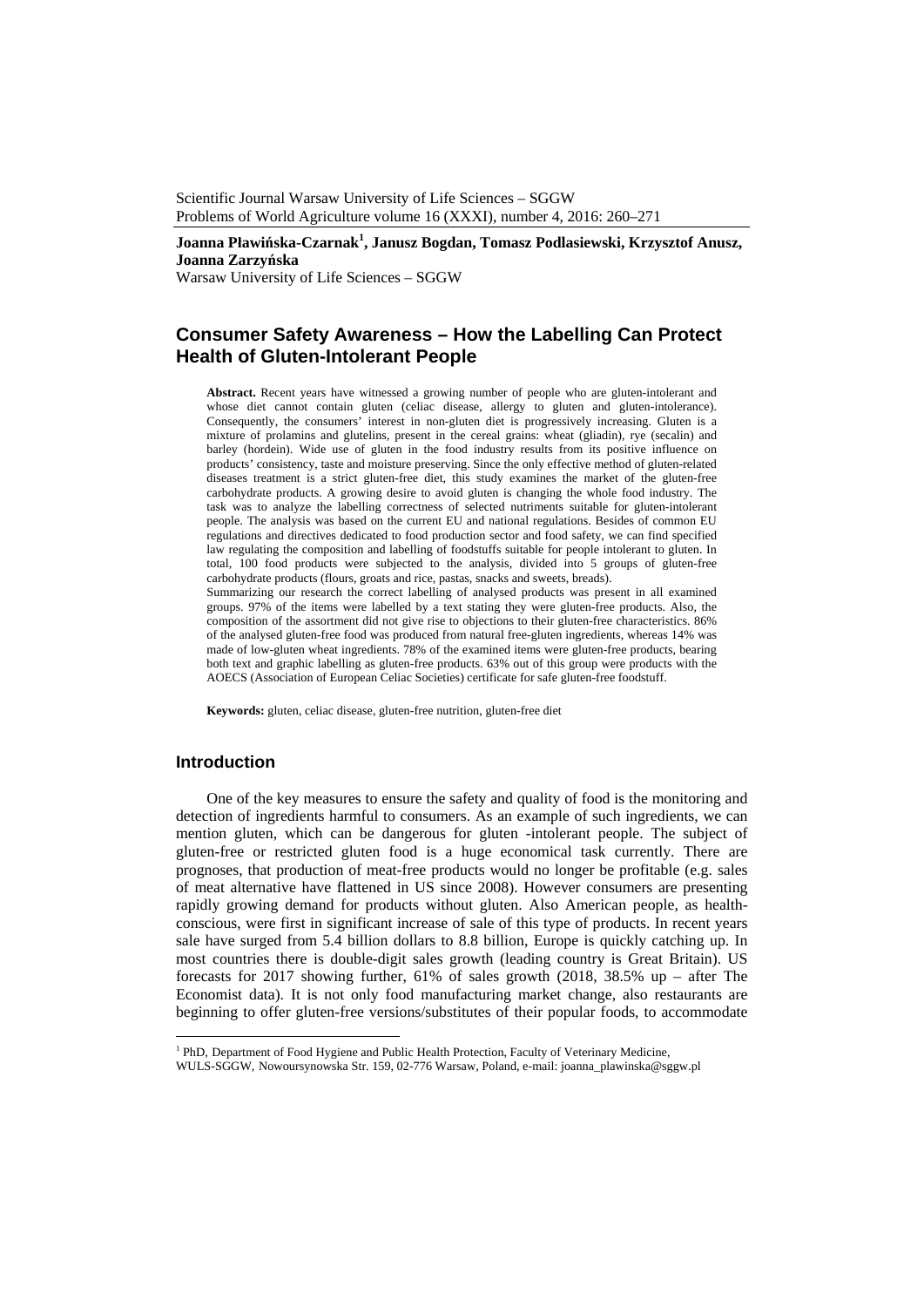growing consumer base. In recent years, a massive interest in the gluten-free diet has been noticed. The reason for the growing interest is the increasing frequency of diagnosing gluten sensitivity and celiac disease. It is estimated that one out of 100 individuals in Europe suffers from the celiac disease (Cheng et al., 2010; Czerwińska, 2009; Malekzadeh, et al. 2005). Celiac disease is characterized by the intolerance to gluten. Gluten is a spare protein in cereals such as wheat, rye, triticale and barley (Matsuo et al., 2004). The diet of a gluten-intolerant person cannot contain many of very popular food products, such as bread, corn flakes or pastas. The cereals are used as the source of fibre, and gluten as a condiments' carrier, therefore, the gluten-free diet must also exclude many types of meatproducts (sausages, ham, mortadella, etc.) and milk products (cheese, yoghurts, creams etc.) (Dziuba et al., 2009; Matsuo et al., 2004). In addition, gluten is frequently present in a great number of ready to use soups and sauces (Wojtasik et al., 2010).

Celiac disease is an incurable disease that may be diagnosed at every age. Currently, 60% of lately diagnosed cases affect adults, 15-20% of whom are aged 60 and more (Dziuba et al., 2009). The pathogenesis of this illness results from the interaction between environmental factors (consumed gluten), genetically based and immunological factors. The only efficient method to counteract the celiac disease is a strict gluten-free diet that must be applied lifelong. The symptoms of the disease might be very characteristic: diarrhea, flatulence or loss of weight. Children might suffer from various disorders in physical development, mainly growth dysfunction (short stature) (Cheng et al., 2010, Sategna-Guidetti et al., 1998). However, the celiac disease might also give very untypical symptoms, not related to the digestive tract, a feature that is delaying the correct diagnosis. It can be i.e. anemia, hemorrhages (bleeding), weakness, depression, constant tiredness, skin symptoms, neurological or endocrinological symptoms, and osteopenia – all of them related to the disruptions of vitamins and mineral nutrients absorption. If not treated, the disease may lead to serious complications, such as life-threatening malnutrition, osteoporosis, pathological fractures, fertility disruptions, neurological disruptions, primary cirrhosis, fatty liver, anemia. An increased risk of gastrointestinal tract tumors (colon lymphoma) can be noticed (Hu et al., 2006; Malekzadeh et al., 2005; Sapone, 2012). Celiac disease often co-exists with such illnesses as type 1 diabetes, or the Hashimoto disease (Hill et al., 2005).

There are also diseases not considered as gluten-dependent, in which the non-gluten diet is recommended: Inflammatory Bowel Diseases (IBD), type 1 diabetes, Hashimoto disease, child autism spectrum disorder (i.e. Asperger syndrome) or child ADHD (Currie et al., 2012; Sapone, 2012; Zali et al., 2011). The Food Law in Poland is regulated by the national legislation, i.e. law acts and corresponding regulations, as well as by the EU laws, obligatory in all countries of the European Union. The EU laws take the form of directives (must be implemented in every member state) and regulations (are directly binding for all EU countries). The national legislation in the area of interest is: The Act on the Food and Nutrition Safety, The Act on the State Sanitary Inspection and corresponding regulations.

Among the EU acquis, which are worth mentioning are the regulations of the European Parliament and the European Council, forming the so-called "Hygiene Package", i.e.: Regulation No 178/2002 on the general principles and requirements of food law, establishing the European Food Safety Authority and procedures for food safety; Regulation 852/2004 on the hygiene of foodstuffs; Regulation no. 882 ensuring proper checks on food and animal feed; Regulation no. 853/2004, laying down specific hygiene rules for food of animal origin for food business operators; Regulation no. 854/2004 on the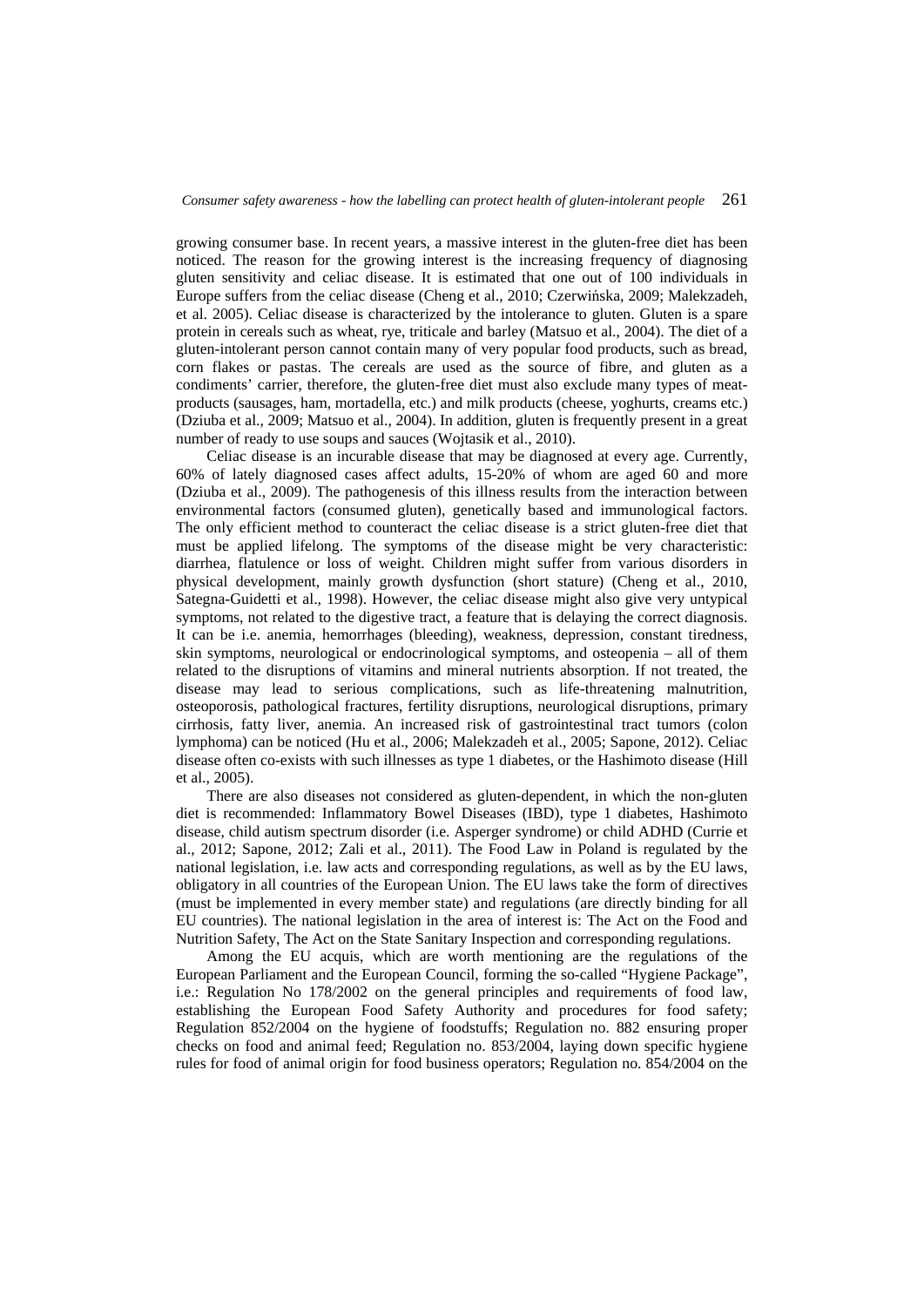organisation of official checks on products of animal origin intended for human consumption.

The following regulations on the food for gluten-intolerant people are in use: Regulation no. 41/2009 on the composition and labelling of foodstuffs suitable for people intolerant to gluten; Regulation no. 828/2014 on the requirements for the provision of information to consumers on the absence or reduced presence of gluten in food; Regulation no. 1169/2011 on the provision of food information to consumers; changes in the Regulations no. 1924/2006 and no. 1925/2006; annulment of the Directives: 87/250/EWG, 90/496/EWG, 1999/10/UE, 2000/13/UE, 2002/67/UE and, 2008/5/UE, of the Regulation no. 608/2004.

The food labelling is defined in the Regulation no. 1169/2011 as any tag, logo, trademark, illustration or other description in the form of print, illustration, stamp, press or other, applied on the packaging or wrapping surface, or attached to the food container. The label must be clear to support the customers in the conscious choice of their food and diet. The basic criteria for the correctness of the labelling are the accuracy and readability of information on the packaging. The producer must not give misleading information or imply product's extraordinary characteristics. Thus, the information about the ingredients that might cause allergies or reactions of intolerance must be duly indicated, apart from such information as: product's name, producer's name, country of origin, ingredients list, net amounts of ingredients, "best before" indication, storage conditions, nutrition values and list of supplements. The information on allergy risks is vital since some of allergies or intolerance reactions might become for some people health - or even life - threatening. Therefore, in order to ensure the legal consistency and approximation in all EU member countries, voluntary food and nutrition declarations on the labels should be effectuated according to the Regulation no. WE/1924/2006 laying down the provisions on nutrition and health claims made on foods.

The Regulation UE/41/2009 considers the Council Directive 89/398 as of 3 May 1989 on the approximation of the laws of the Member States relating to foodstuffs intended for particular nutritional uses. Hereto, gluten free products for celiac disease patients (people with permanent gluten intolerance) were included. The provisions contained in the Regulation mentioned above are intended to unify the rules on the use of terms referring to the absence of gluten in products sold in the EU countries and to ensure a high level of consumer protection. Gluten, as a substance harmful to gluten-intolerant consumers, was scientifically identified in the following cereals: wheat (and its various sorts, such as durum, spelt or kamut), rye, barley, oat and their sorts. It should be remembered that removing gluten from food products is technologically very difficult. Many special foodstuffs were approved for sales, containing small, secure amounts of gluten (UE no. 41/2009). Special nutrition products, meeting the requirements set for celiac disease patients, should be labelled as "gluten-free products" or "gluten low-content products". Such products, in order to achieve compliance with the provisions of the Regulation, have been subjected to technological processes such as the use of specially processed foods, which reduced the content of one or more ingredients containing gluten or, where such components were replaced with others, naturally gluten-free substances.

National and EU law defines three categories of special nutrition products for people with gluten-intolerance: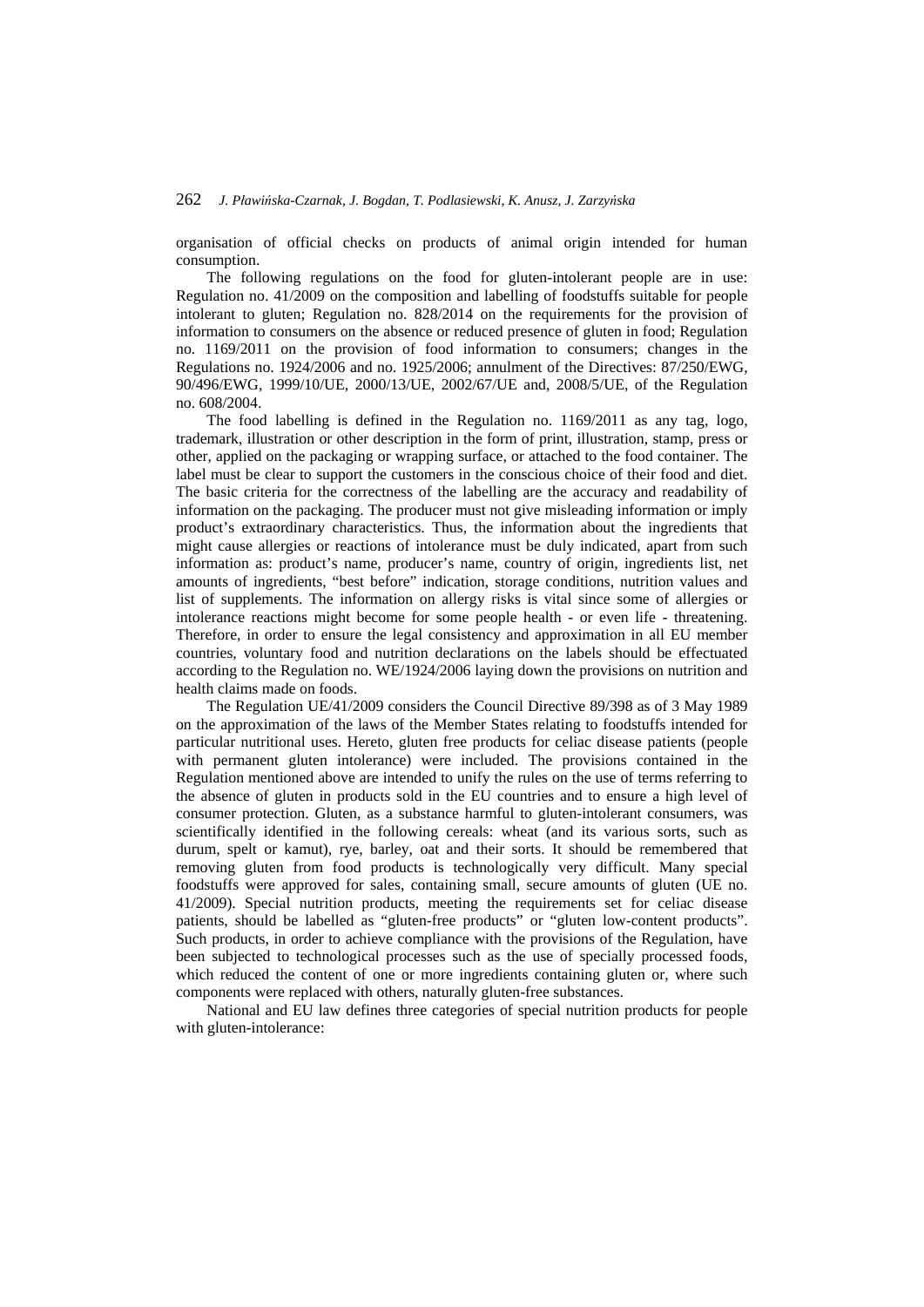1. gluten-free food, where the total amount of gluten must not exceed 20 mg  $kg^{-1}$ ;

2. food with a low-level of gluten - the total amount of gluten must not exceed 100 mg kg<sup>-1</sup> (Codex Alimentarius Commission (2015);

3. general nutrition products not containing natural gluten, that can be consumed by people suffering from celiac disease (COMMISSION REGULATION (EC) No 41/2009).

The correct identification of food that can be safe for consumers on a gluten-free diet requires a very good knowledge of the gluten-free products' market and has to be built on the consumer's trust toward the producer. Now, the only method recommended by Codex Alimentarius to examine the presence of gluten in food is the Enzyme-Linked Immunosorbent Assay ELISA R5 Mendez, which applies the R5 monoclonal antibodies. This method can be applied only in laboratories. The test detection limit should not exceed 10 mg gluten  $kg^{-1}$  in dry mass (Kupper, 2005). The identification of the gluten-free food products available on the Polish market is largely enhanced by the "List of gluten-free products" publication. It is published and annually reviewed by the Polish Association of People with Celiac Disease and on Gluten-Free Diet (Polskie Stowarzyszenie Osób z Celiakią i na Diecie Bezglutenowej). This association grants licences to use the international symbol of a strikethrough grain ear of the safe gluten-free food AOECS (Association of European Celiac Societies) in Poland. This licence labeled on the product gives the full consumption safety, since it certifies that the producer strictly co-operates with the association and checks regularly the whole product range in terms of gluten content.

Among the wide range of non-gluten products available on the market, natural glutenfree products are very important, e.g.:

- Gluten-free cereal products, the seeds of which serve to obtain flour, white rice, brown rice, corn, buckwheat, millet, almonds, quinoa, amaranth, millet flour, edible chestnuts, edible acorns;

- Starch: potato starch, corn starch, rice starch, cassava starch;

- Grits: millet, buckwheat and maize;

**-** Fresh meat, fish, seafood, eggs;

- milk and milk products: fresh milk, natural yoghurt, kefir and other naturally fermented drinks, unprocessed cheese and white cheese;

- Fats: butter, lard, margarine, vegetable oils, i.e. grape seeds oil;

- Fresh food and vegetables;

- Sugar and sweets: white sugar, cane sugar, honey, sweets made of non-gluten ingredients, i.e. fruit drops;

- Non-alcoholic drinks: tea, natural coffee, fruit juices, mineral water, compotes, herbal infusions;

- Alcoholic drinks: potato vodka, rum, wine, grappa, cognac, brandy, tequila, calvados, malibu, kahlúa, campari, gluten – free beer, ciders;

- Spices: salt, pepper, fresh herbs, wine vinegar, apple vinegar, gluten - free soy sauce Tamari.

The products listed above do not contain gluten in their natural form; however, when stored in wrong conditions, processed or spiced, they can lose their gluten-free characteristics. Bearing in mind that possibility, a gluten-intolerant consumer should always additionally verify the purchased products in respect of the applied supplements or allergens, as indicated on the product's label (celiakia.pl).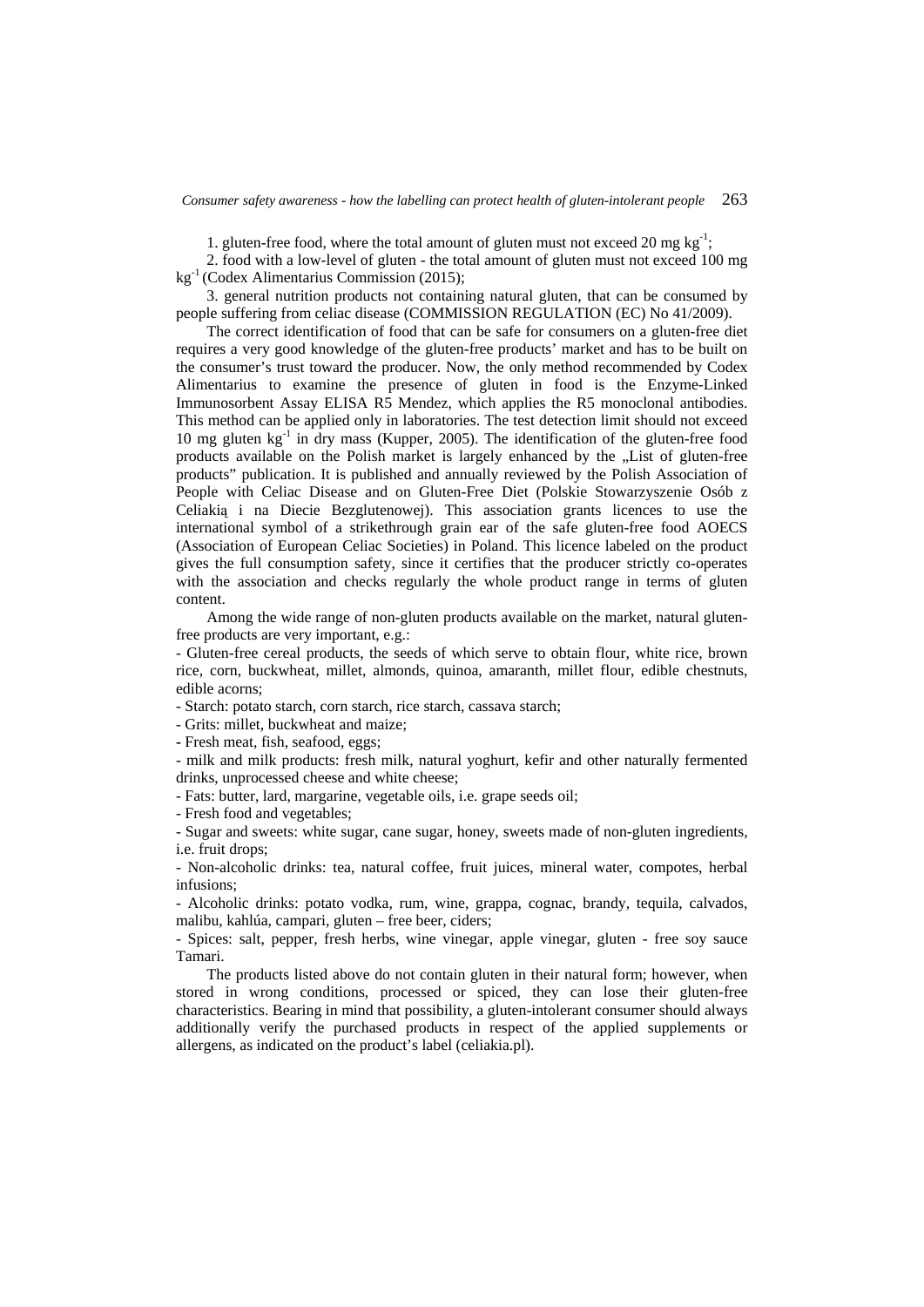Apart from the mentioned above natural gluten-free products, the following food supplements can be applied for the manufacturing of food for people with glutenintolerance (celiakia.pl):

E410 – carob meal (thickener, stabilizer, gelling agent, emulsifying agent);

E412 – guar gum (thickener, stabilizer);

E415 – xanthan gum (thickener, stabilizer); E406 – agarwood (thickener, gelling agent); E407 – carrageenan (thickener, stabilizer, gelling agent, emulsifying agent);  $E440 - pectin;$ E1401 – modified starch (corn), (thickener, stabilizer); glucose-fructose syrup, maltodextrin, E466 – carboxymethylcellulose (emulsifying agent);

Egg' albumin.

## **Data and methodology**

The aim of the project was to verify whether gluten-free and low- gluten content products available on the Polish market are properly labelled regarding gluten content, according to the current law.

The work methodology was based on the analysis of the labelling content and of the correctness of labelling of selected food products dedicated to gluten-intolerant people. Between October 2015 and January 2016, 100 products were subject to analysis, all of them coming from various eco shops offering special food products, located in Warsaw and Józefów, as well as one internet shop specialized in gluten-free food. The examined products for people on a gluten-free diet were divided into 5 groups: 1. flours, 2. groats, rice and grains, 3. pastas, 4. sweets and snacks, 5. bread and pastries.

The evaluation criteria of the gluten-free product labelling correctness were based on the verification of the consistency of the applied labelling with national and EU law, in particular: Regulation no. UE/41/2009 of 20 January 2009, Regulation no. UE/828/2014 of 30 July 2014, Regulation no. UE/1169/2011 as of 25 October 2011, the Act of Law as of 26 August 2006 on the food and nutrition safety, the Codex Standard for Foods for Special Dietary Use for Persons Intolerant to Gluten from 2008. The first task was to examine whether the product for special dietary use is labelled as a gluten-free foodstuff or a gluten low-level foodstuff. Then, the labelling graphics "gluten free" was examined, as it was important, to verify if the product helds the AOECS certification. The analysis considered both information placed on the label, as well as on the packaging of the product. Additionally, other graphic labelling was examined, which might have indicated other characteristics of the analysed product. At the next stage the product composition examination was performed. The final evaluation was dependent upon the application of the gluten-free wheat products and upon the application of the natural gluten-free ingredients. Preservatives and additional substances present in the examined products underwent the analysis, as well.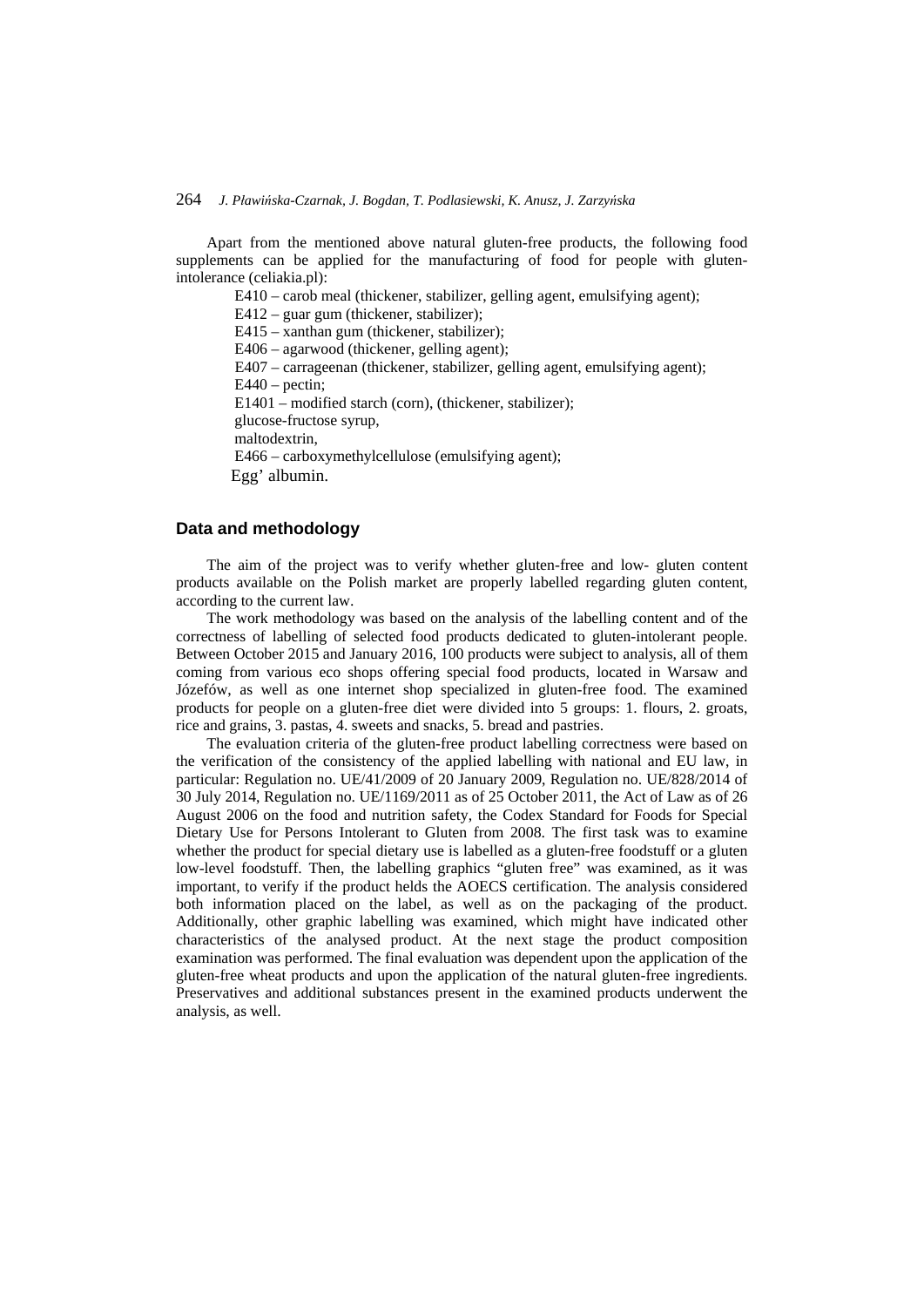*Consumer safety awareness - how the labelling can protect health of gluten-intolerant people* 265

#### **Results**

The first analysed group of products comprised flours for gluten-intolerant persons. Products of the most common gluten-free food manufacturers were selected, i.e. Schär, Bezgluten, NutriFree, Balviten, Le Venezine, JizerskePekamy, BauckHof, Glutenex and Incola Gluten Free.

The results of the products' analysis from the  $1<sup>st</sup>$  group revealed that the labelling of gluten-free flours was in line with the law. The products were labelled as gluten-free both in text and graphically. Regrettably, not all of them held the AOECS symbol of safe glutenfree food. 14 out of 20 samples had that commonly acknowledged symbol. In the rest of the cases, there were various versions of pictograms of the strikethrough ear designed by the particular manufacturers. In this product group no low-level gluten products were noticed.

Six products were partly composed of wheat ingredients, technologically deprived of gluten. They are particularly common as ingredients in gluten-free flour mixtures for pastries, cakes and bread. Nonetheless, the basic components of all examined flours labelled as "gluten-free" were natural gluten-free compounds such as corn starch (14/20), potato starch (8/20), corn flour (7/20), rice flour (4/20), cassava starch, lupine flour (3/20). The market offers encompasses also flours labelled as gluten-free that are of natural origin only, such as corn, rice, amaranth or buckwheat. The main thickener applied in the manufacturing of gluten-free flours is the guar gum. Its presence was detected in 12 out of 20 products. A very common technological ingredient applied as raising agent is sodium bicarbonate. There were 7 products among the examined group that had this substance in their composition. Due to their characteristics, the supplements listed above replaced gluten that does not appear in gluten-free flours (Figure 1.).



#### The respondents gluten-free flours

Fig. 1. The results of analysis of gluten – free flours. The evaluation of flour types most popularly present on the market (on the base of raw material) (%)

Source: own data.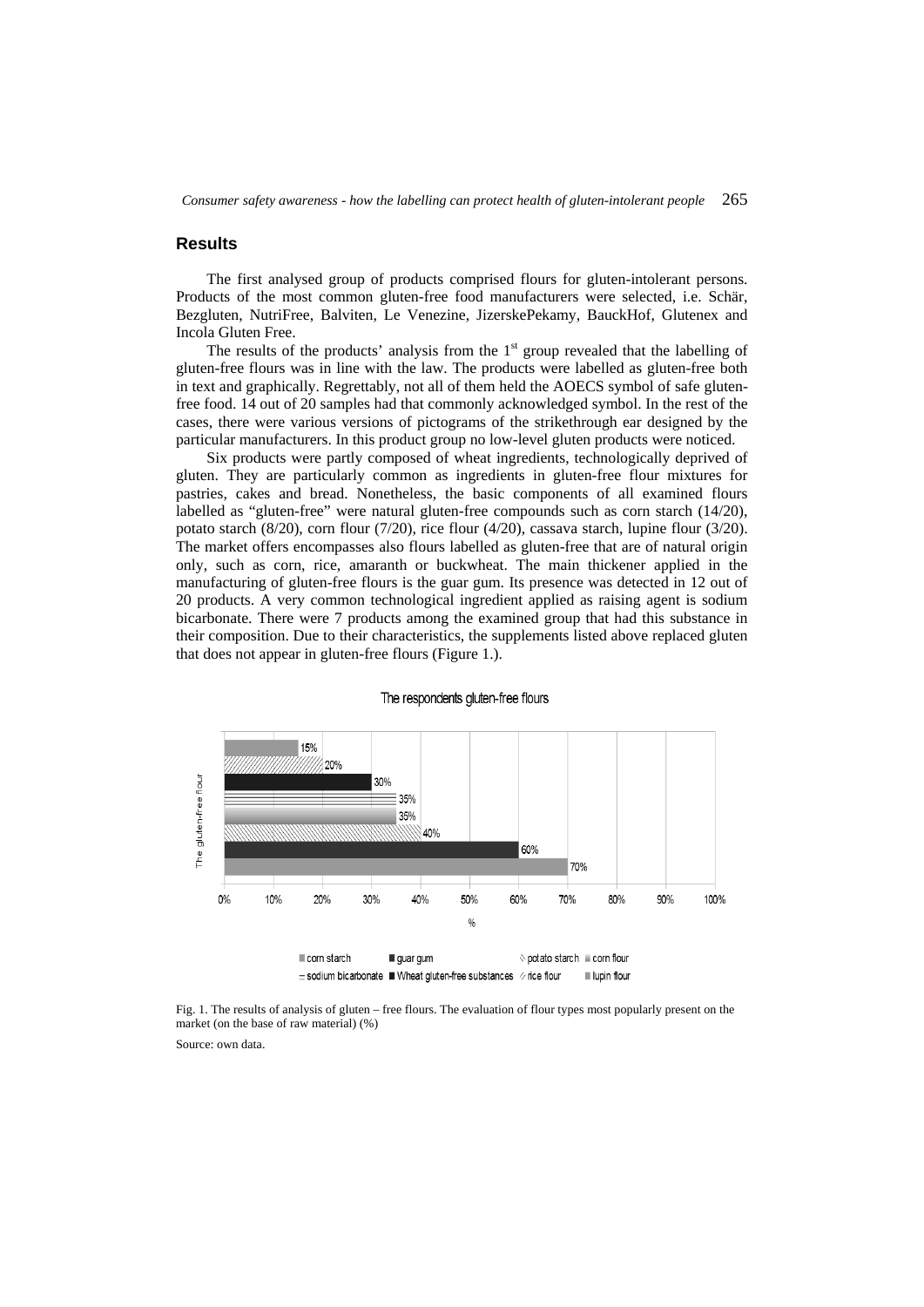The second analysed group of products consisted of groats, rice and cereals, designated for consumers who are gluten-intolerant. Products from big brands of glutenfree food producers were selected, along with products of smaller suppliers of groats, rice and natural gluten-free cereals. The assortment of groats, rice and cereals for glutenintolerant consumers can be divided into two subgroups. First, there are products of natural gluten-free origin for a special nutrition purpose, having a producer's declaration that they are completely gluten-free. Second, there are natural gluten-free products, widely accessible, bearing no indication of a gluten-free product. The first subgroup consists mainly of groats and cereals offered by companies producing safe nutrition products for gluten-intolerant people. These are products classified as special nutrition products, suitable for people that do not tolerate gluten.

The second subgroup consists of nutrition products based on natural gluten-free products that are widely common on the market.

In most cases groats, rice and cereals were labelled as gluten-free products, both in text and graphically. The analysis did not reveal any low-gluten products. Unfortunately, only in 3 cases, the product was certified by the AOECS symbol. 8 out of 20 products were labelled by a non-certified graphic symbol of the strikethrough ear. A significant group (9 items) of nutritional products did not have any graphic symbols which would indicate their gluten-free composition. Three products showed no indication that they were gluten-free, and one product was marked with the English information "gluten free" (the original transcription, with no Polish translation). The rest of the products from this subgroup had some kind of indication in their names that they were gluten-free.

According to the observations, often the location of the product on the particular shelf in the shop was supposed to indicate that it was a gluten-free product. Sometimes, this role was played by the gluten-free origin, or the name of the product. The majority of the examined assortments (13 out of 20 items) were ecological products. Despite such labelling is expected to increase the consumers' trust level, in fact it presents no guarantee of the gluten-free food quality. This finding has been confirmed by the analysis of the gluten content in food products that is available on the website www.celiakia.pl, e.g. from May 2014, showing an example of the ecological buckwheat flour "BIO Babalscy", which contained over 400 mg of gluten per 1 kg of the product.

It is important that the consumer possesses the right amount of knowledge on products which can be suitable for him while choosing groats and cereals, as in most cases, he deals with a one-ingredient assortment. However, it must be clear that the gluten-free characteristic of a product results not only from the raw material, but also from the conditions of growth, storage and processing. As the analysis reveals, not all groats and cereals that are naturally gluten-free bear the information "gluten-free". Gluten-intolerant people are advised to consume products such as: quinoa, millet, buckwheat, white rice or brown rice. The gluten-free nutrition is defined in the domestic and EU laws that make the producer responsible for a careful examination of the gluten-free food in respect of the gluten content. In order to follow those requirements, the producer needs to obtain an adequate gluten-free raw material. Then, he must process it and store it in conditions that limit to the minimum the contamination of the final product by gluten. For many companies, such an investment appears unprofitable, thus they decide not to label their products as gluten-free.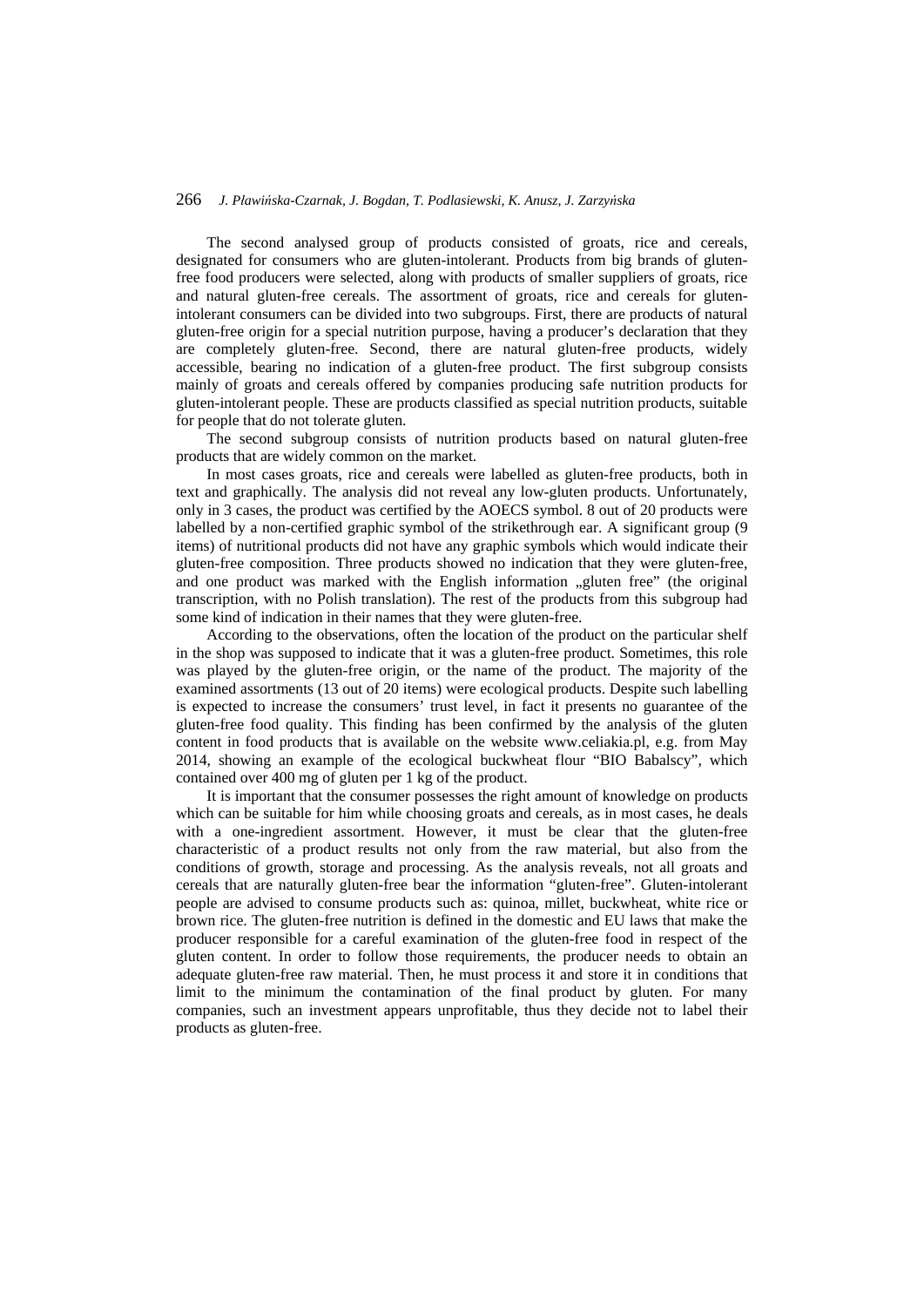*Consumer safety awareness - how the labelling can protect health of gluten-intolerant people* 267



Figure 2. Buckwheat, labelled as an ecological product. The white circle indicates a gluten grain, contaminating the buckwheat, theoretically a natural gluten-free product

Source: own data.

The third group of the analysed products contained pastas for gluten-intolerant consumers. Currently there is already a wide range of various gluten-free pastas on the market. They, however, differ in respect of their composition and shape. Traditional pastas, such as: spaghetti, lasagne – all of them can be purchased in a big variety. Their basic component that commonly replaces the wheat flour is the corn flour (13 out of 20 cases), rice flour (13 out of 20 cases) and their mixtures. Such ingredients as potato starch, corn starch (4/20) or buckwheat flour (3/20) are also added. Two cases reported the addition of gluten-free wheat starch.



The most commonly used components of gluten-free pasta

Fig. 3. The results of labels analysis of gluten –free pasta. The diagram presents the most common ingredients and food additives used in the manufacturing process of different kinds of pasta (%)

Source: own data.

The most common supplements applied in gluten-free pastas were: E 471 (i.e. mono and diglycerides of fatty acids, performing as emulsifying agent (8 out of 20 cases). E 575, i.e. glucon acid lactones, performs the acidity control (2/20). The analysis of the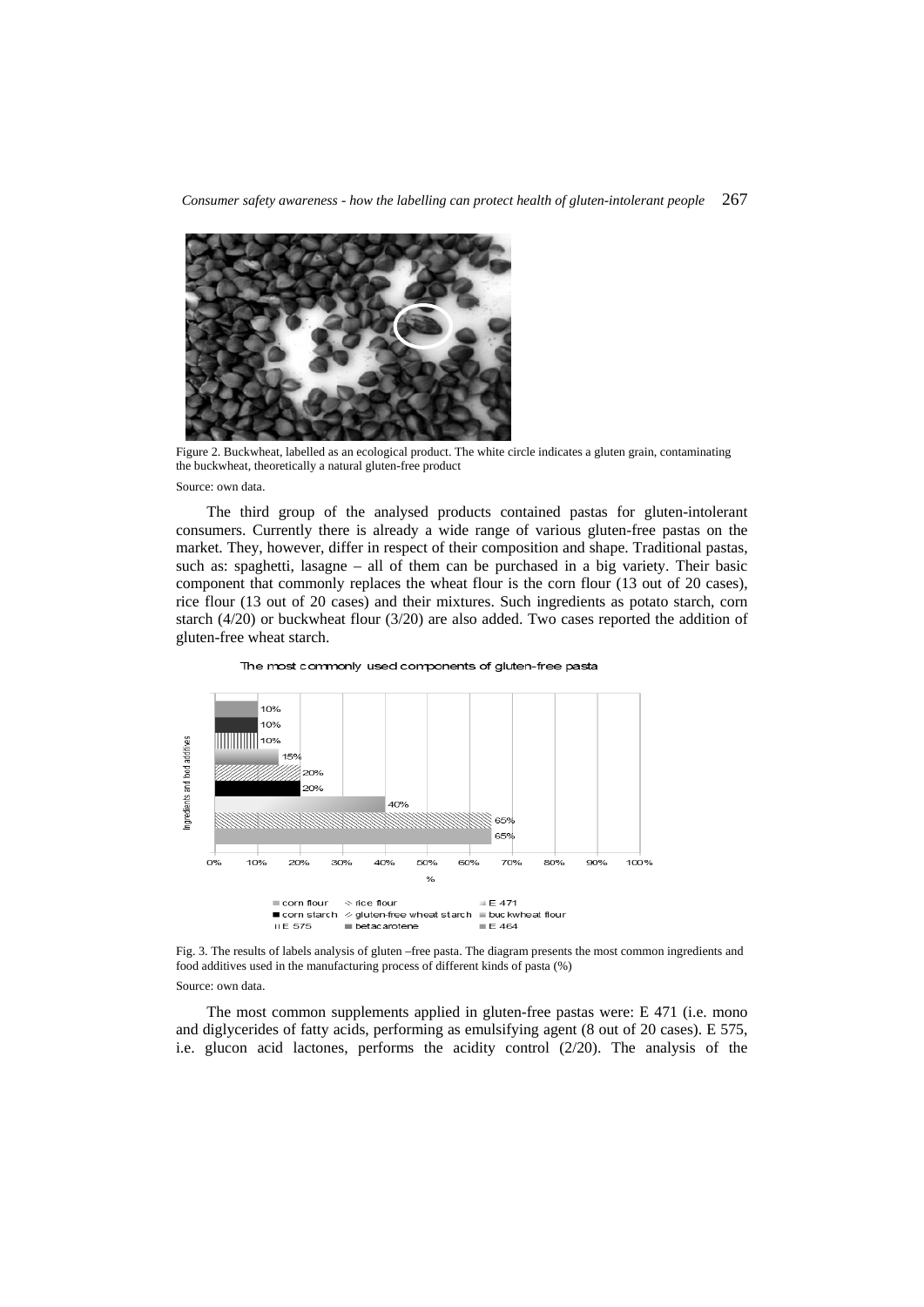composition revealed that beta carotene was used as a dye (2 cases), and hydroxypropyl methylcellulose (E 464), was added as a thickener (also 2 cases). Those data indicate that application of additional substances in the production of gluten-free pastas was a scarce (Figure 3).

To sum up, it can be stated that the labels of the gluten-free pastas available on the Warsaw area market indicate that producers apply the domestic and EU regulations. In the group of the examined products, again, only the gluten-free products were observed; no low-level gluten products could be noticed. In 18 cases, apart from the text information, also graphic signs were applied, out of them 10 had the certified symbols of safe gluten-free food AOECS. The absence of such symbol was reported in two cases.

The fourth analysed group comprised snacks and sweets for gluten-intolerant consumers. Snacks and sweets is a group with a wide variety of assortment, including e.g. cakes, candy bars, salt sticks and chips. The examined products were classified to glutenfree products (no products with a low-level of gluten). More than a half of the sweets and snacks (12/20) exhibited both text and graphic information on their gluten-free characteristics. The AOECS certification for safe gluten-free food was present with 10 items from the entire group of products. In 8 cases, no graphic information was available. The composition of the examined products was fairly varied. Their common denominator was the application of natural gluten-free substances such as: rice flour, buckwheat flour, potato flour, potato starch, rice starch, cassava starch, corn starch, corn flakes, and expanded amaranth or millet grains. In 3 cases, there were wheat gluten-free products on stock. Those substances presented a kind of basis for gluten-free snack and sweets. The rest of the components depended on the product's character. As fatty substances, hardened palm or rapeseed oil, sunflower oil, vegetable margarines, or mono and diglycerols were applied. The producers of sweets and snacks warned of allergens like eggs, peanuts, almonds and soy. In the examined group of products, no traces of gluten containing supplements were observed.

The fifth group of analysed products consisted of bread for gluten-intolerant people. For persons who not tolerate gluten, one of the biggest challenges in their gluten-free diet is the necessity to avoid consuming of traditional bread. The problem pose even those natural gluten-free products that are prepared in a traditional bakery, since during the gluten and gluten-free production process, cross-contaminations often occur. On the Polish market, there is already a wide range of gluten-free bakery products. Twenty examined items were all classified as gluten-free food. The great majority of them (17 items) had text and graphic symbols, informing about the absence of gluten in the product composition. More than half of this group (12 items) was labelled by the AOECS certificate. Only three products exhibited no additional graphic symbol, signifying the gluten-free food.

The basis for the gluten-free bakery products was corn starch, present in 19 out of 20 products, as well as rice flour (15 out of 20). Yet, other key ingredients were unsaturated vegetable fats, present in their various forms in 18 out of 20 items. One of the most commonly used fats is olive oil. 80% of the examined products showed yeast in their composition. 16 products contained the addition of natural roughage from apples or potatoes.

In the examined assortment, the presence of the following substances was noted: buckwheat flour  $(7/20)$ , rice starch  $(6/20)$ , potato starch  $(4/20)$ , corn flour  $(4/20)$  and cassava starch (2/20). Only in 3 items, gluten-free wheat starch was used. Technological supplements applied in the production of gluten-free bread that were present most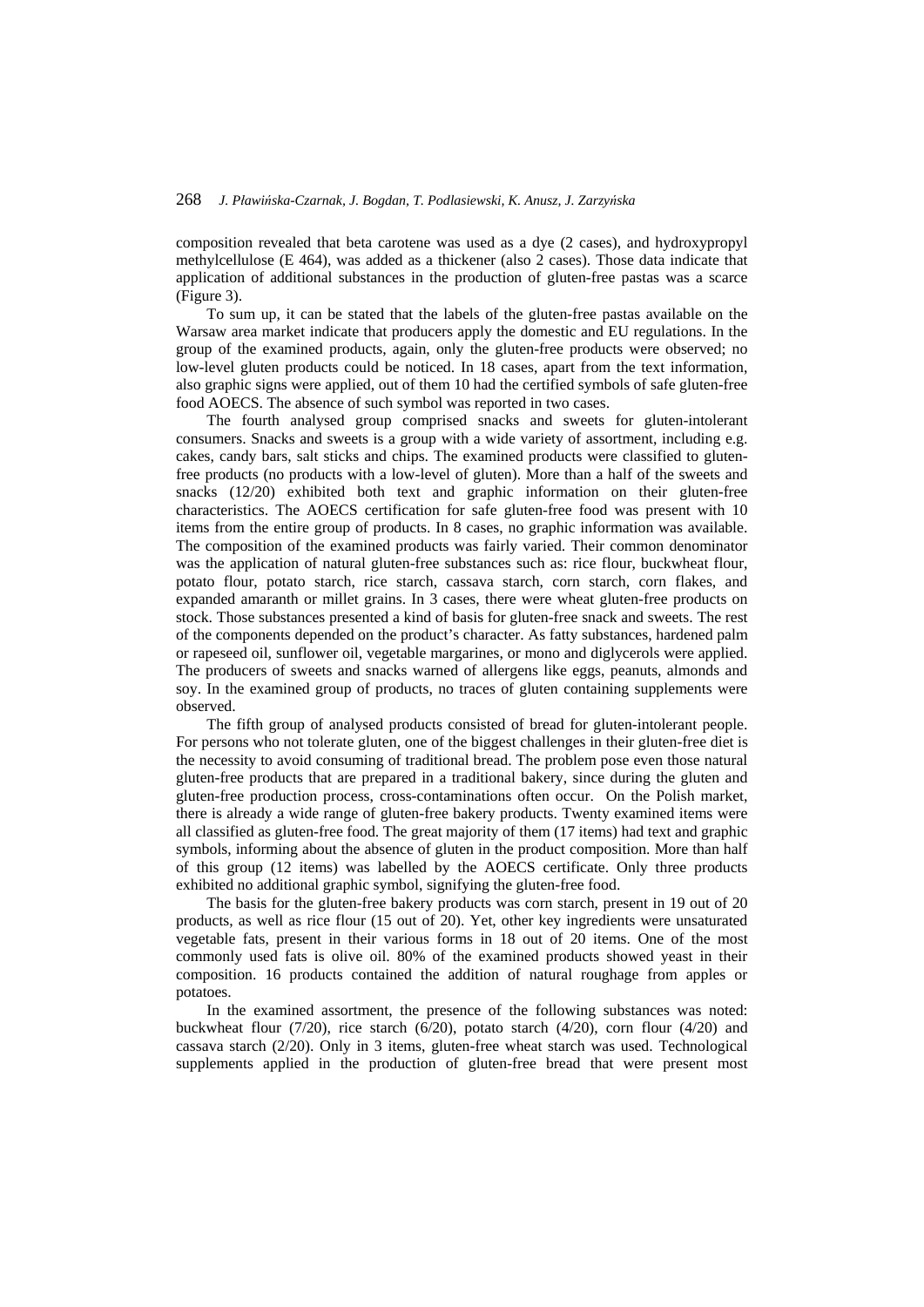frequently in the composition of the examined products were: E 471 i.e., mono and diglycerides of fatty acids performing as emulsifying agent (18/20), hydroxypropyl methylcellulose (E 464) applied as thickener (9/20), acidity regulator E 575, tartaric acid (4/20), citric acid, guar gum and E 330, E450, E 282 (Figure 4).



Fig. 4. The results of labels analysis of gluten – free bread. The diagram presents the most common ingredients used in the manufacturing process of different types of bread (%) Source: own data.

#### **Summary**

On the basis of the present analysis of the composition and the labelling correctness of selected foodstuffs such as: groats, flours, rice, corns, pastas, snacks, sweets and bakery products suitable for gluten-intolerant people, it can be summarized that the correct labelling of those analysed products was present in all examined groups. 97% of the items were labelled by a text stating they were gluten-free products. Also, the composition of the assortment in question did not give rise to objections to their gluten-free characteristics. 86% of the analysed gluten-free food was produced from natural free-gluten ingredients, whereas 14% was made of low-gluten wheat ingredients.

To sum up, 78% of the examined items were gluten-free products, bearing both text and graphic labelling as gluten-free products. 63% out of this group were products with the AOECS certificate for safe gluten-free foodstuff. Products holding such certificate are particularly recommended for people suffering from the celiac disease, as they guarantee the full safety of the production conditions and application of all required standards regarding the gluten content limits in the final product.

However, it must be stated that the biggest problem on the national gluten-free market is the insufficient observance of the production quality standards by the manufacturers. The condition of the gluten-free assortment offered on the Polish market is examined by means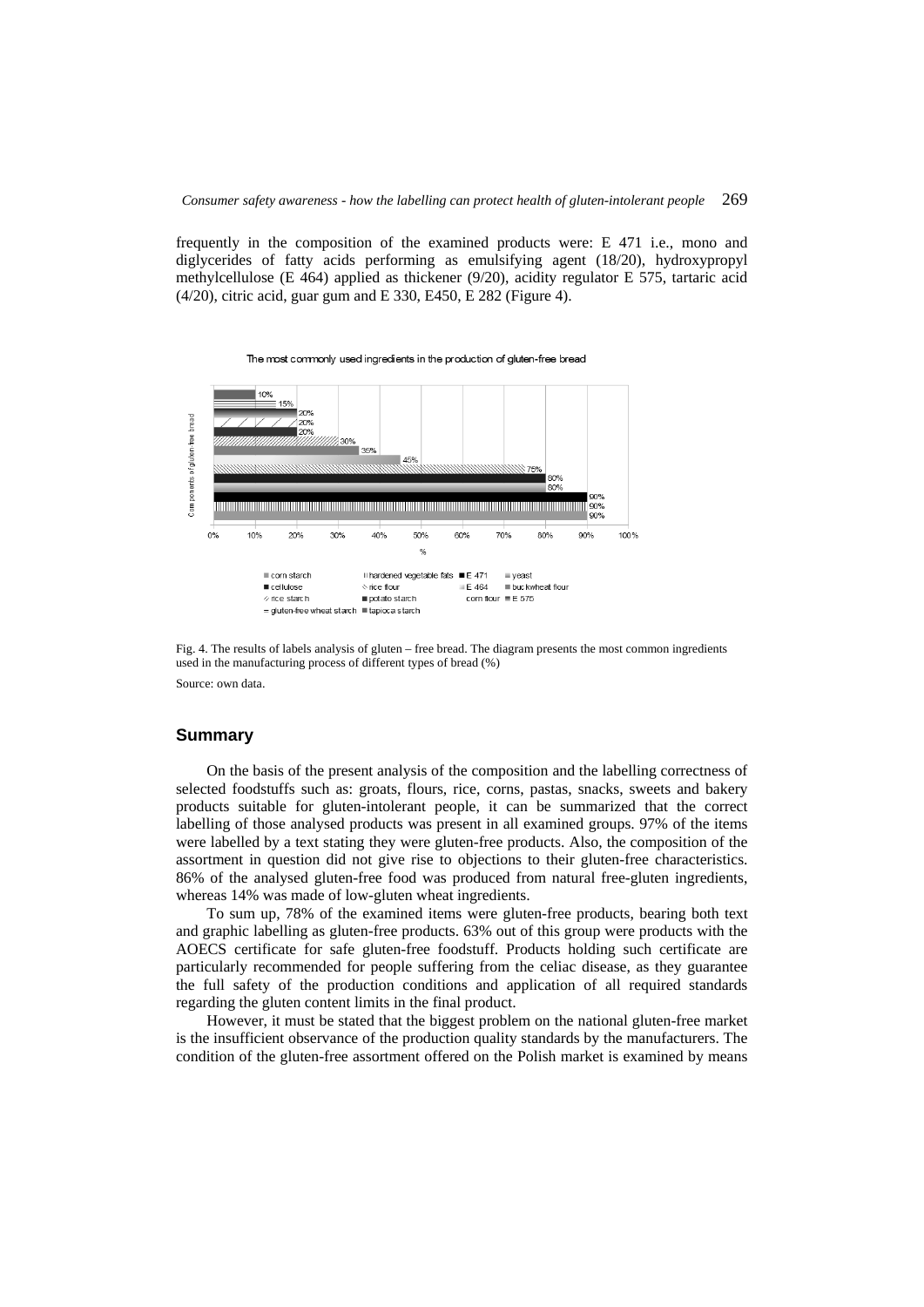of random checks performed by the Polish Association of People with Celiac Diseases and on Gluten-Free Diet (Polskie Stowarzyszenie Osób z Celiakią i na Diecie Bezglutenowej) that assigns laboratories with the task of marking the gluten content in gluten-free nutrition products. The results of the tests are published online on the association's website www.celiakia.pl.

The text-labelled products with no additional graphic labelling amounted to 33% of the tested group. 33,3% were one-ingredient products, prepared from natural gluten-free materials. Manufacturers often do not place information on the packaging of gluten-free nature of the product because although it is a naturally gluten-free product there is no guarantee that there had not been any contamination during the production process. As a matter of fact, companies that do not specialize in the production of gluten-free products often do not have safe, "gluten-free" production lines or storage houses.

The study revealed that apart from the graphic illustration informing that the given product is gluten-free, there are also pictograms informing about the absence of other potentially allergenic ingredients, mainly wheat ingredients (12%), milk – lactose (30%), eggs (24%), sugar (1%), soy (3%) and genetically modified GMO products (4%). In the composition of the examined products, no additional ingredients were detected that might have contained gluten. The great majority, i.e. 86% of the total number of analysed foodstuffs, were based only on natural gluten-free ingredients. The rest, i.e. 14% of the total number, exhibited the addition of wheat ingredients that were deprived of gluten.

Buying a gluten-free product requires a fair amount of trust towards the producer as in home conditions no customer is able to detect potential contamination with gluten of groats, flours, rice, corns, pastas, sweets, snacks or bread. Thus, it gives much rise to optimism that 40% of products had the AOECS certification for safe gluten-free food, issued in Poland by the by the Polish Association of People with Celiac Diseases and on Gluten-Free Diet (Polskie Stowarzyszenie Osób z Celiakią i na Diecie Bezglutenowej). Only AOECSlabelled gluten-free nutrition products guarantee the highest consumption safety.

The presented study examined the compatibility of the labelling with the law and the declared composition of gluten-free products. Even though, both aspects seemed to be correct, the daily practice defies such optimism. As the market analyses reveal, the glutenfree food is frequently contaminated by gluten. For example: gluten-free bread "Białobrzeski" from a bakery exceeded twice the gluten content limit (www.celiakia.pl). Regrettably, such cases are not rare. Along with the recognition of the necessity to eat gluten-free food, there is an increasing number of theoretically gluten-free products. They are customarily processed in the same place (production line) as traditional products containing gluten, therefore, they may easily become contaminated. Same silos, self-sown gluten cereal grains, same transport, grinding and processing on the same premises – all of these factors contribute towards the enhanced contamination danger. Those observations also used to be confirmed by the consumers' own experience, i.e. finding fragmented grains of wheat while cooking groats (fig.2), or noticing flour layer on groats. The examples mentioned above show that despite the wide range of manufactured gluten-free products and natural gluten-free products on the market, not all of them fulfil the quality criteria. On the other hand, the health of the gluten-intolerant people largely depends on the credibility of the manufacturers and distributors of the gluten-free food.

The aim of the next study will be the examination of the food samples, from products not labelled as gluten-free, in which the list of composition did not contain information